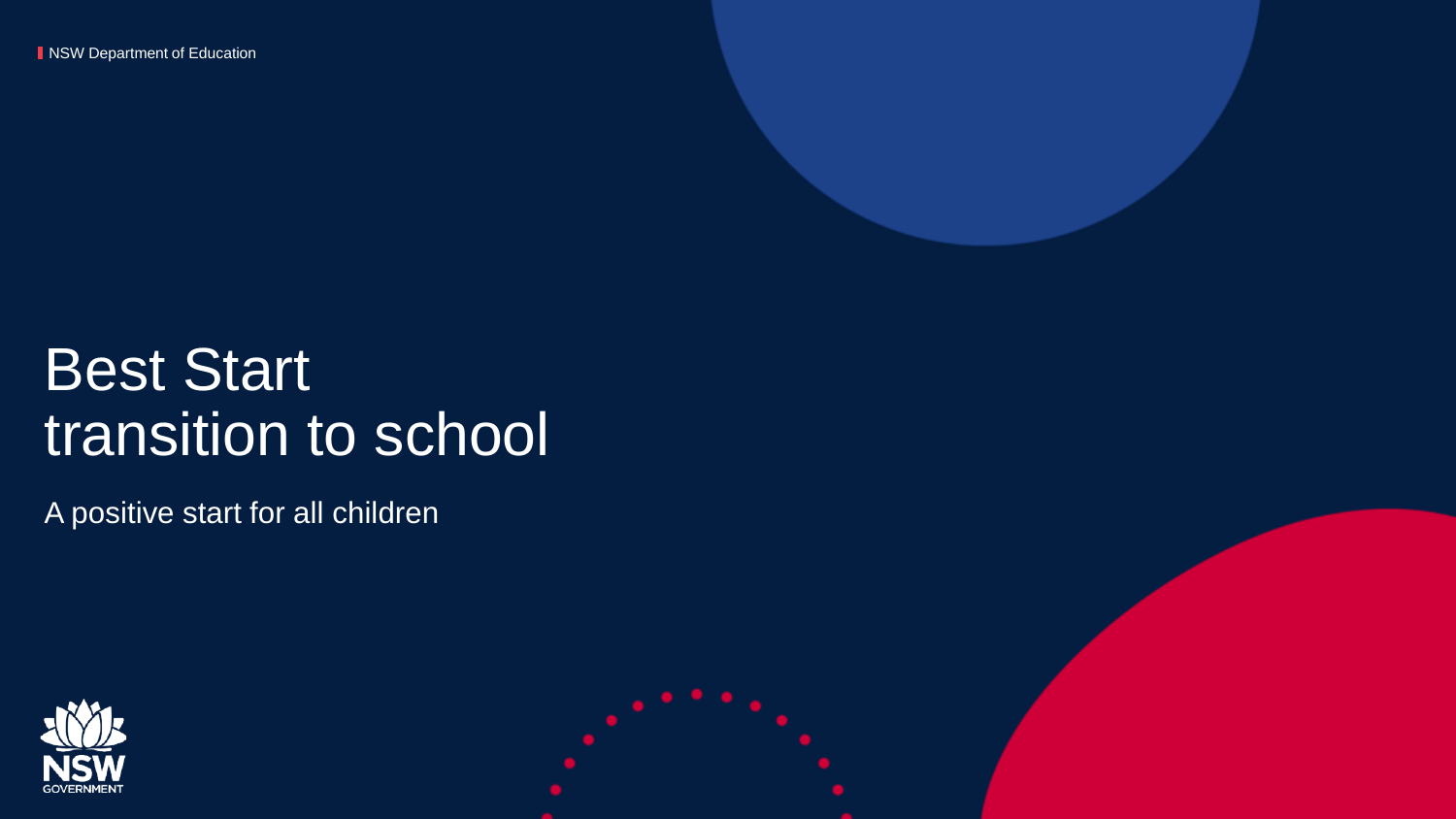2

# Continuity of learning and transitions

'Building on children's prior and current experiences helps them to feel secure and confident and connected to familiar people, places, events and understandings.'

*The Early Years Learning Framework for Australia*

Children start school with having many and varied experiences that have developed and shaped their language, literacy and numeracy knowledge from within their family and community.



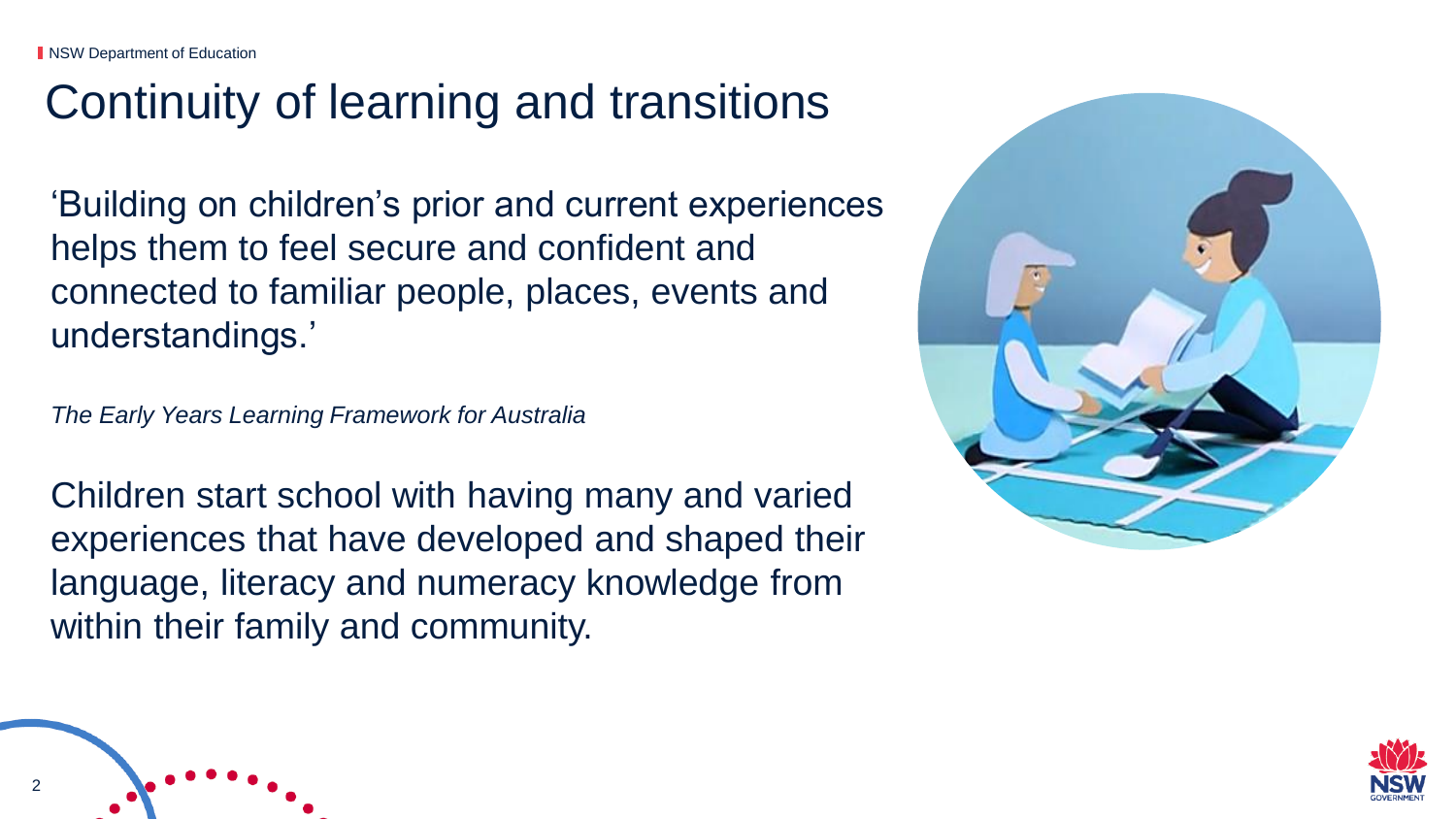### Best Start

Parents and prior to school service providers lay the foundation for learning that school education will build upon in a more formal setting.

Best Start assists children to move smoothly from informal to formal learning.

It is a time when teachers develop a relationship with each individual student in the classroom.





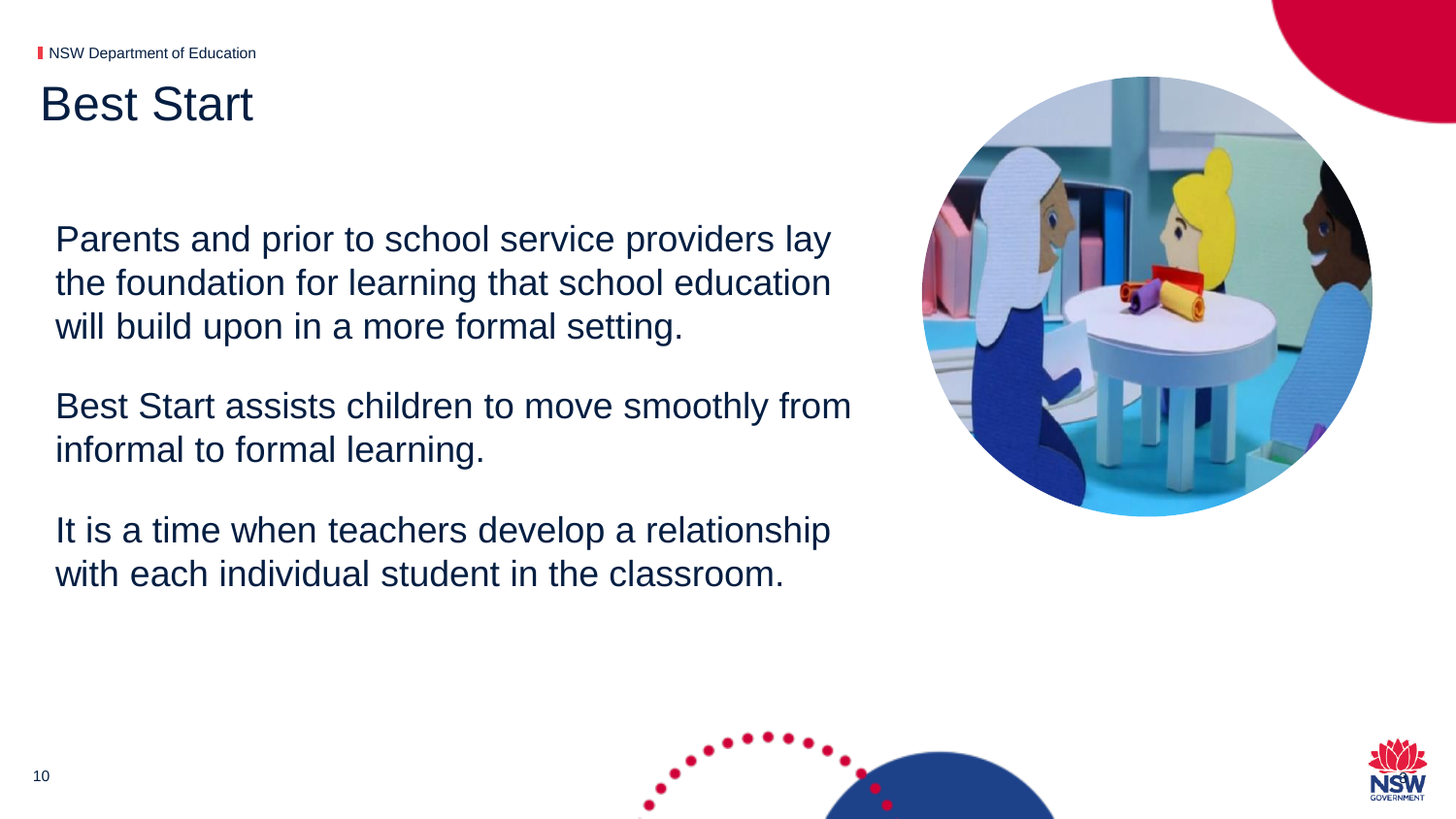**NSW Department of Education** 

Best Start



*Best Start* is not a test. It is the classroom teacher working with each child on literacy and numeracy tasks to gain a starting point for planning effective teaching and learning activities. The children do not pass or fail. There is no preparation required.



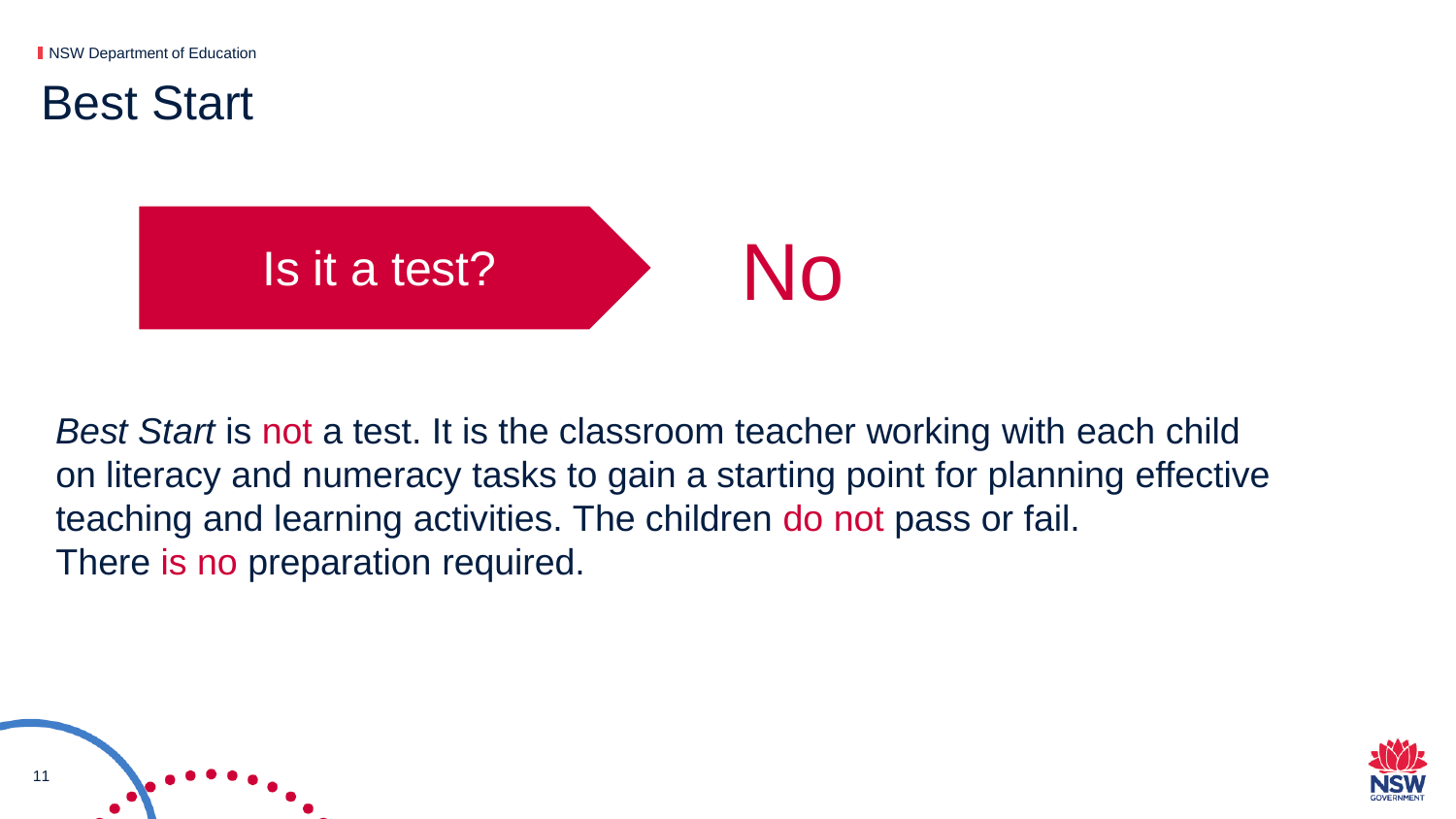#### What is Best Start?

*Best Start* is one component of a NSW Government initiative to increase literacy and numeracy learning support in the early years of schooling.

*Best start:*

- teachers gather and analyse information as evidence about what children know, can do and understand in Literacy and Numeracy.
- provides important information that supports teachers in meeting children's individual learning needs
- provides families with feedback on what their child can do and how they can best support their child's learning
- assists teachers to monitor children's learning. This is ongoing through out the child's schooling years.



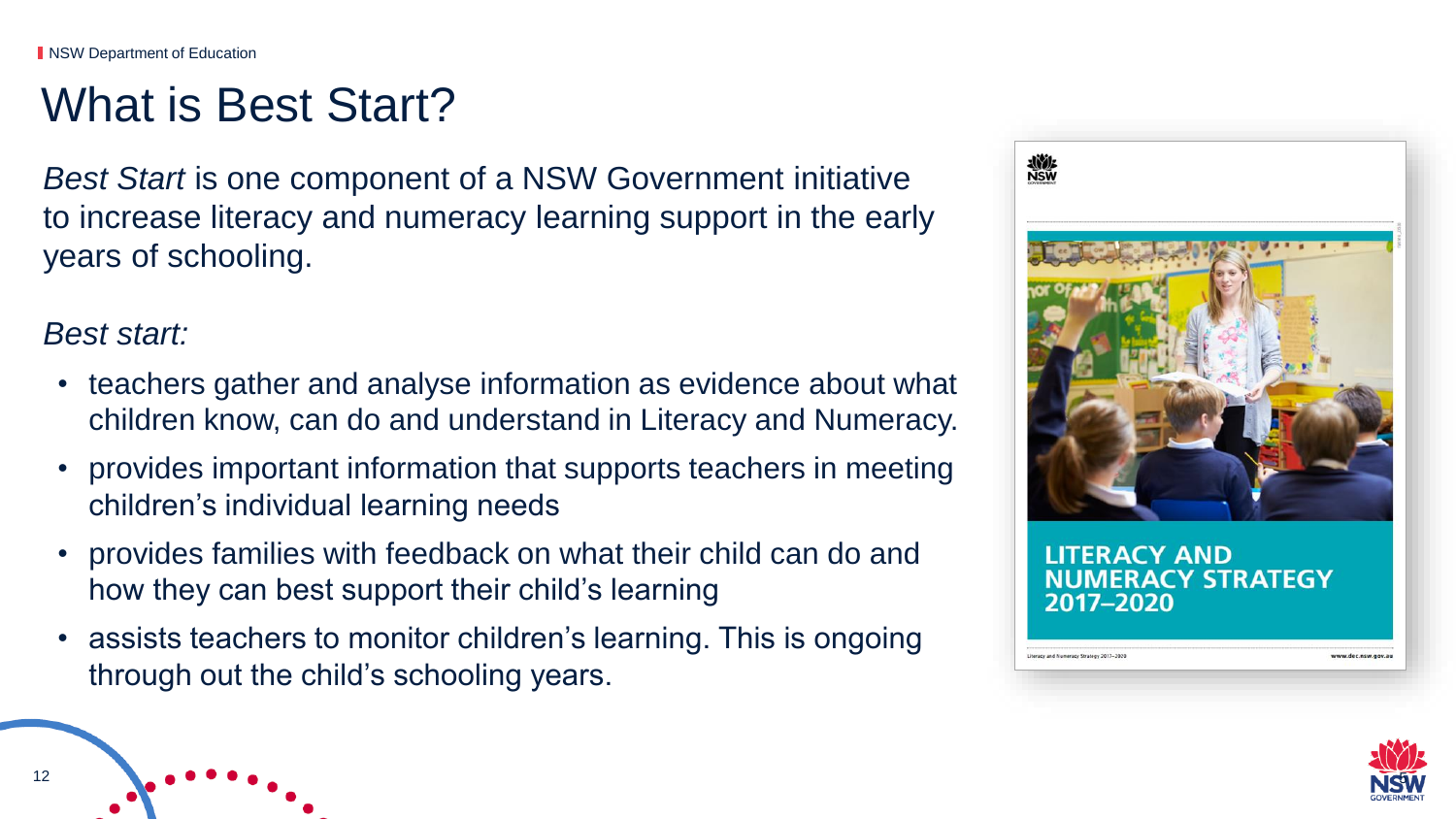# Who is involved?



All Kindergarten children in public schools participate.

Administered by the classroom teacher in a classroom environment in the school.

Children complete most tasks individually with the teacher, though some tasks may take place in small groups.

Classroom teachers observe and record the child's responses.



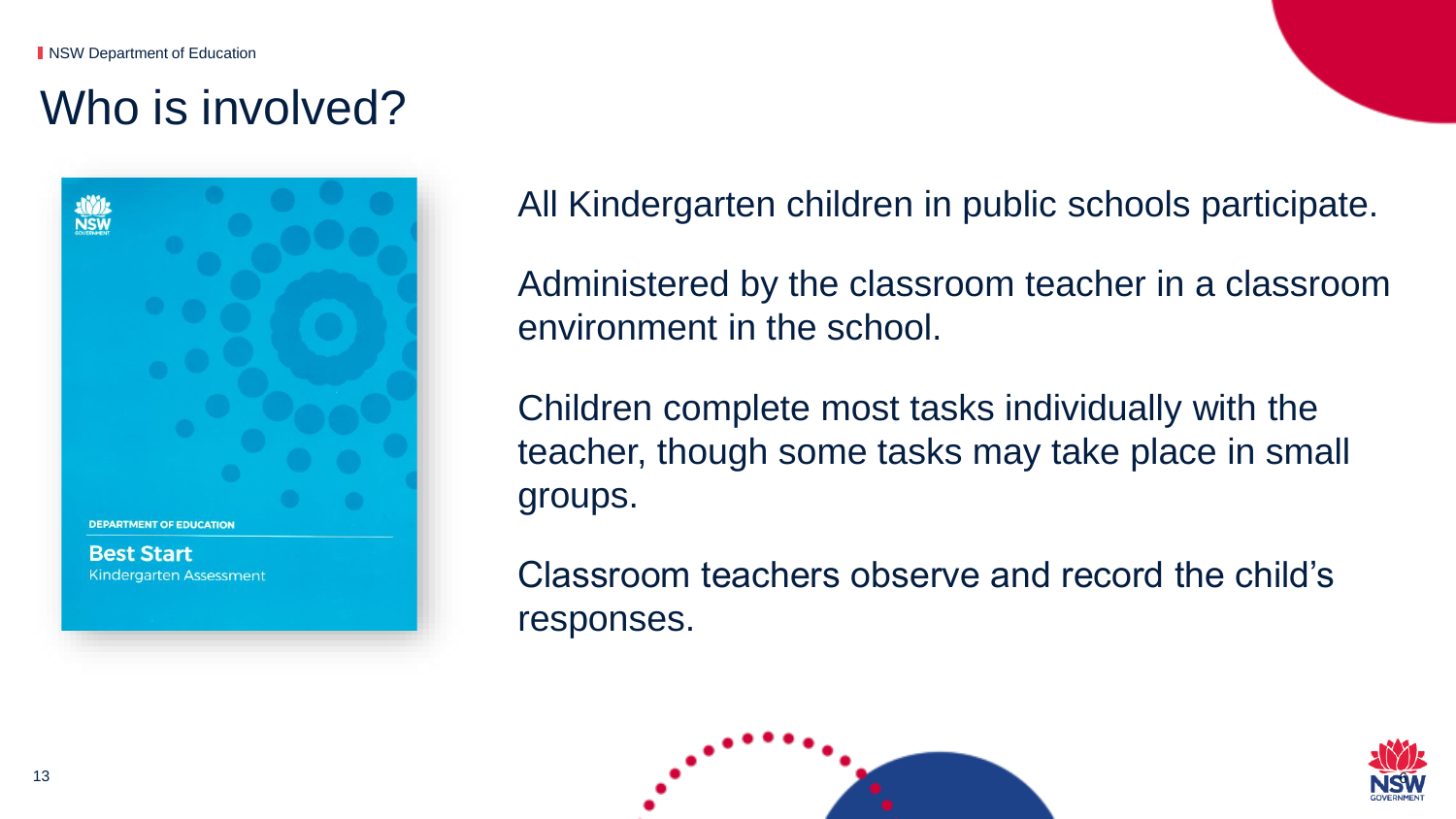#### When and where is Best Start administered?

Best Start begins with the teacher interviewing each child at the beginning of the Kindergarten year.

The interview takes place in a supportive environment within the school. Children complete most tasks individually with the teacher, though some tasks may take place in small groups.

Classroom teachers observe and record the child's responses.





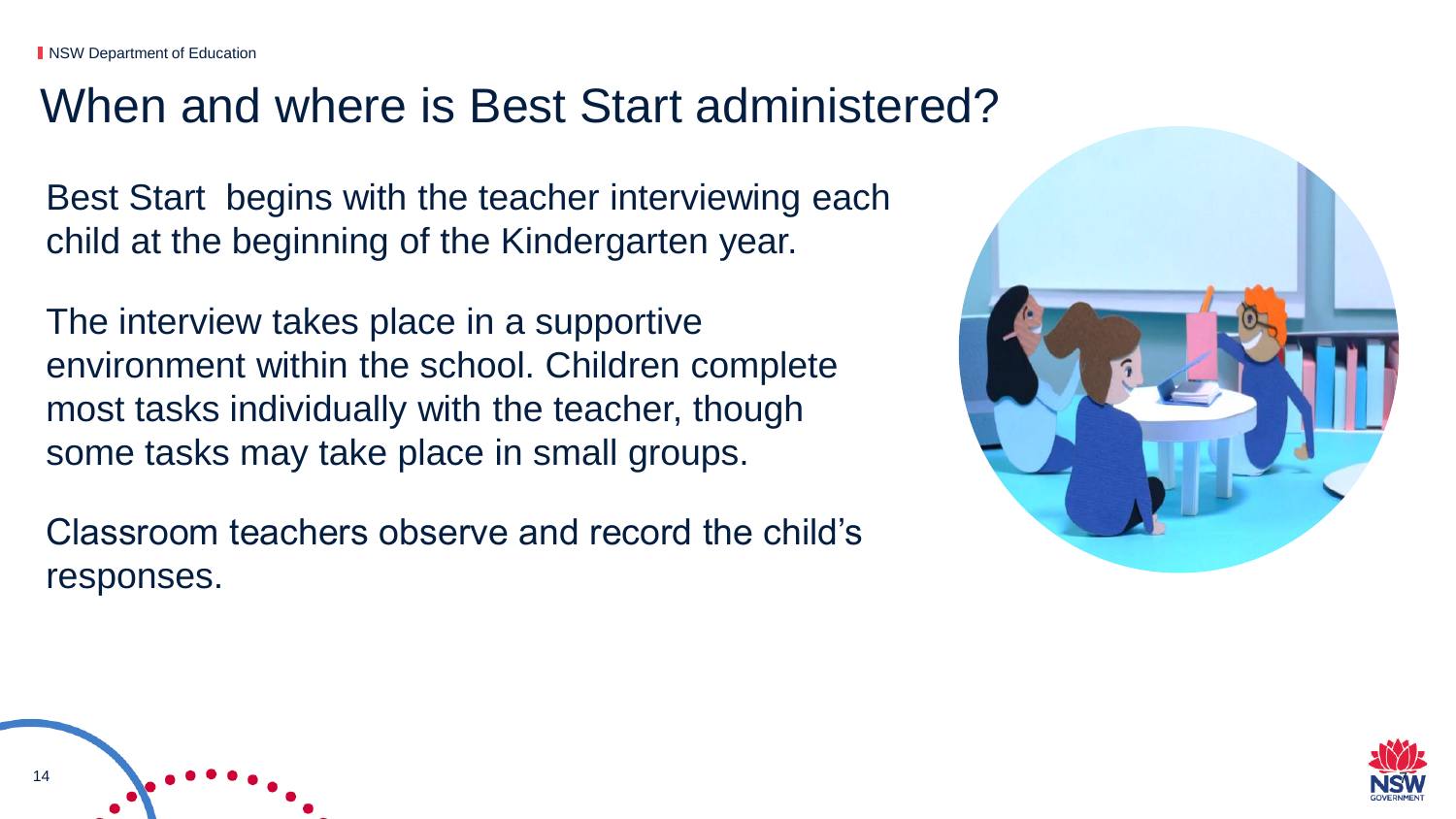### How is Best Start administered?

Teachers ask a series of questions to gather information about children's early literacy and numeracy knowledge.

Teachers record directly into the Best Start software their observations and the child's responses.





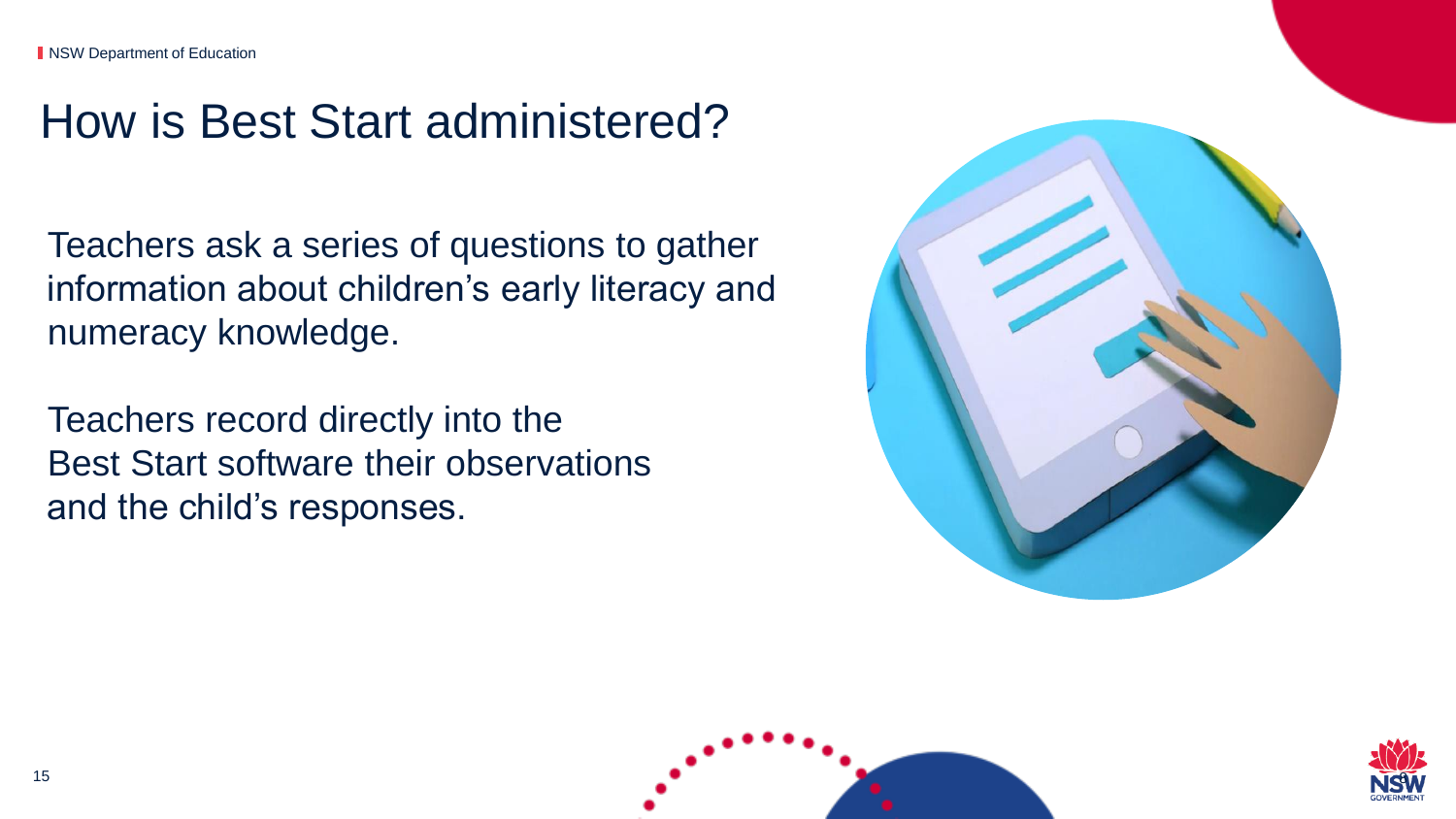**NSW Department of Education** 

#### Best Start: an example of a literacy question

Tell me what happened in the story.

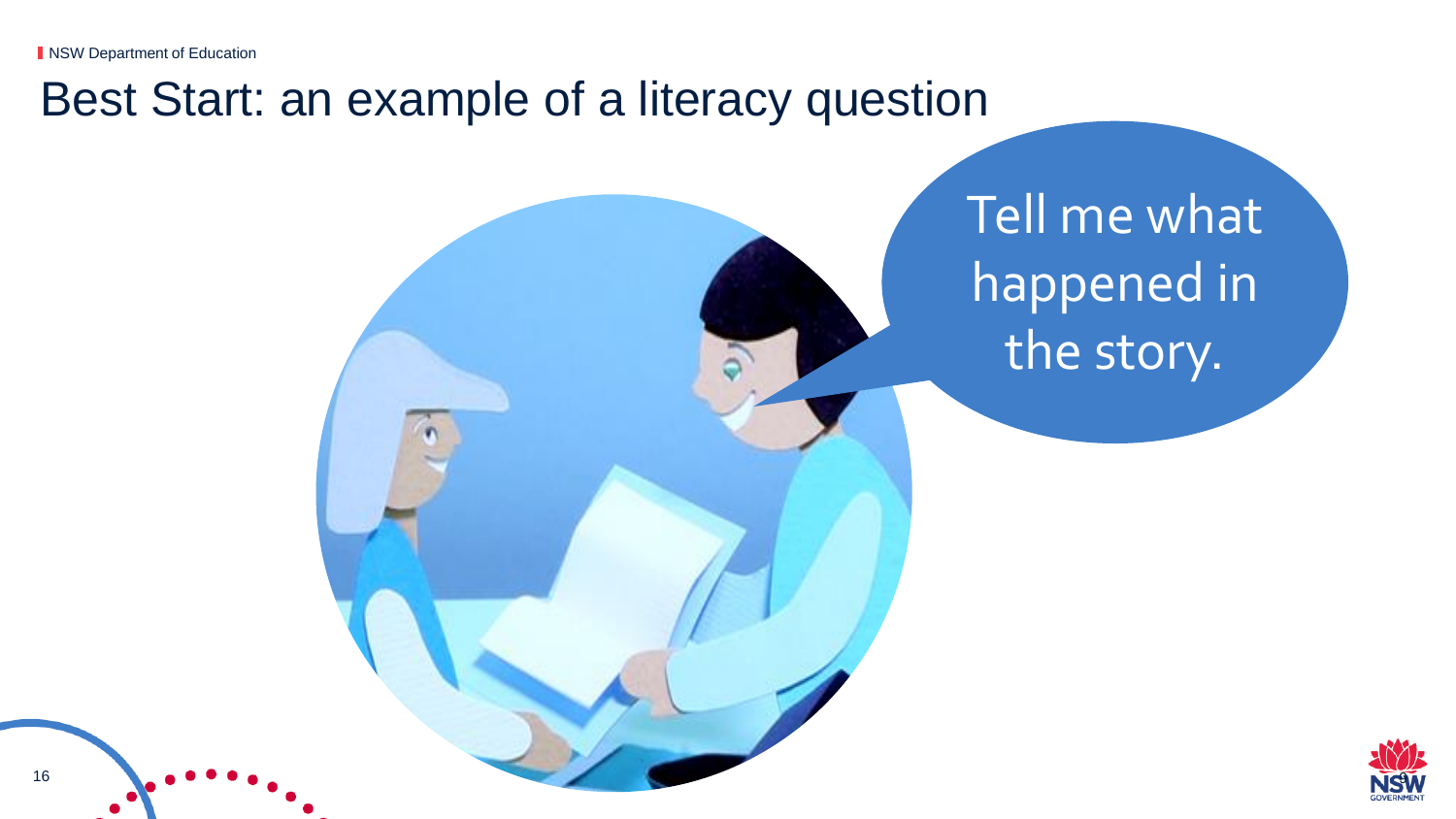17

#### Best Start: An example of a numeracy question



Start counting

and I will tell

you when to

stop.